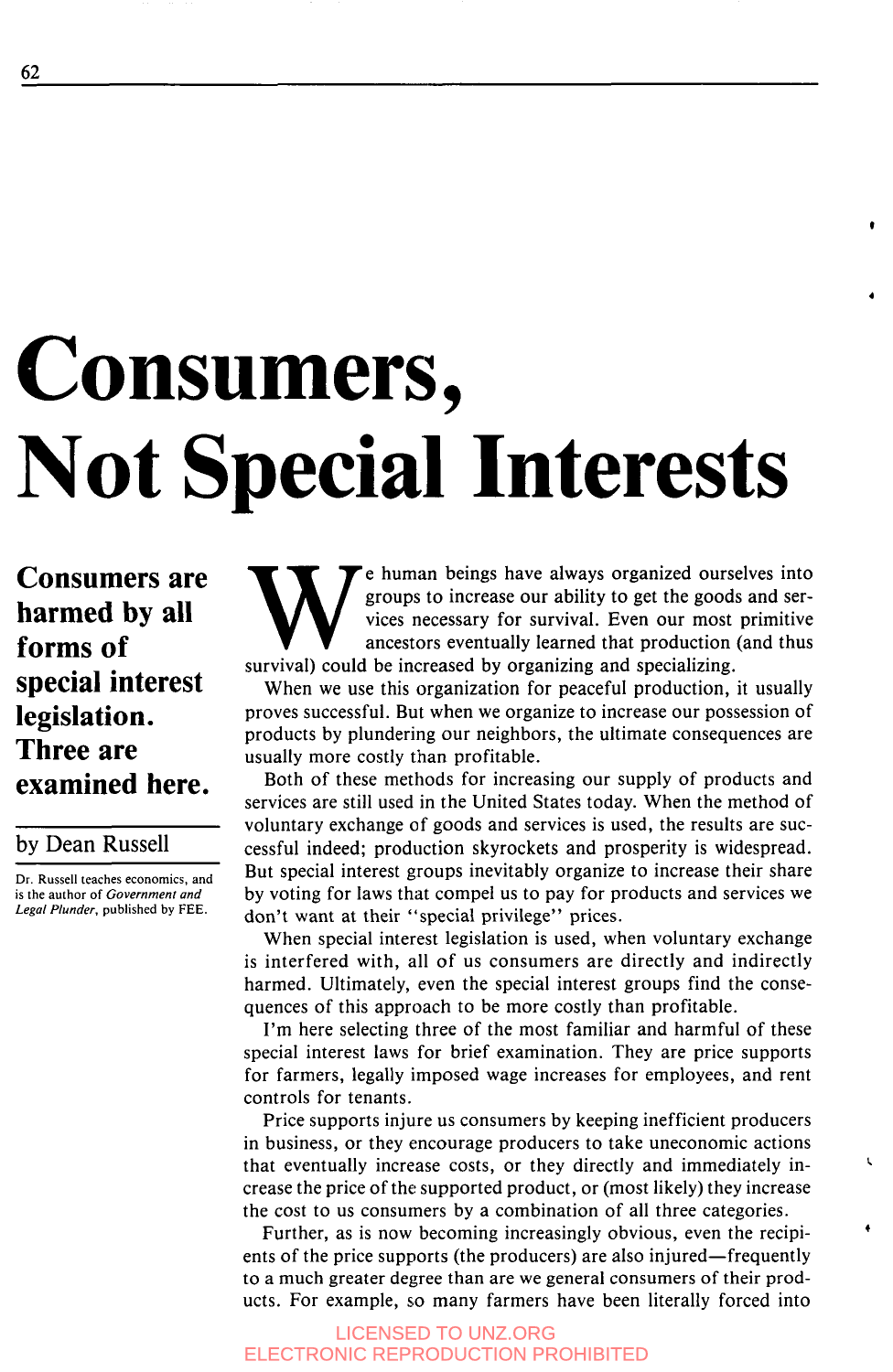bankruptcy by the government's "support programs" that were supposed to help them by keeping prices higher than they would be in a market economy.

Beguiled by our government's promise to pay for unwanted production, farmers bought (or held on to) land at double and treble the cordingly. That, of course, only worsened a situation that had been caused in the first place by more production than we consumers would **4** price it would be in a free market; and they increased production acbuy at prices needed to keep all those farmers in business.

In an effort to decrease the unwanted production, our government began paying farmers to keep a part of their land idle. Our government then began buying and storing vast quantities of the excess production at a cost of billions of dollars to us consumers (taxpayers). But "political considerations" forced the officials to dispose of the surplus products by giving them away to low-income groups and by selling them below cost in the world agricultural market. Both of those giveaway programs reduced the number of paying customers. That, in turn, put further pressure on the farmers to reduce prices in order to sell the products that were not bought by government but had to be sold to us consumers directly.

Eventually, of course, the economic reality of consumer demand and producer supply re-established itself in our still reasonably free economy. And the recipients of the price supports (the farmers) ended up the most injured of all. Their liabilities in debts were soon much higher than their assets in overpriced land and unreliable political promises for special treatment. They were bankrupt.

Farmers seem strangely unaware that they, too, are consumers. And as consumers, they just can't pay the artificially inflated prices for products they themselves have to buy to stay in business. When they voted for "special privilege laws for farmers," they simply ignored the connection between their price supports and the rising prices for all products and services. The consequences of governmental interventions in the market place can't be restricted to just one item or category; there's a "neighborhood effect" that inevitably affects all prices to the detriment of all consumers.

imilar economic consequences also come from labor laws that interfere with the market allocation and price of that particular factor of production. Those laws usually increase the cost of **Decrease** labor above the market price, or decrease the productivity of **Productivity** Imilar economic consequences also come from labor laws that **Labor Laws** interfere with the market allocation and price of that particular factor of production. Those laws usually increase the cost of **Productivity** labor, increase in prices to all consumers of the products and services.

Once again, the recipients of those "special interest" labor laws frequently end up as the most injured of all. They price themselves out of the market, especially the world market. Their employers move or go bankrupt. The employees then turn to their government for welby loss of personal pride that usually comes from lengthy unemployment, plus the inevitable decrease in respect by many of their neighfare support. And thus their economic misfortunes are compounded bors. That, of course, is the most destructive consequence of all.

When I buy a product, my invariable policy is to look behind the label, and to search for the best quality and lowest price. I'm not unduly interested in who produces it, or where. In fact, if it comes

### LICENSED TO UNZ.ORG ELECTRONIC REPRODUCTION PROHIBITED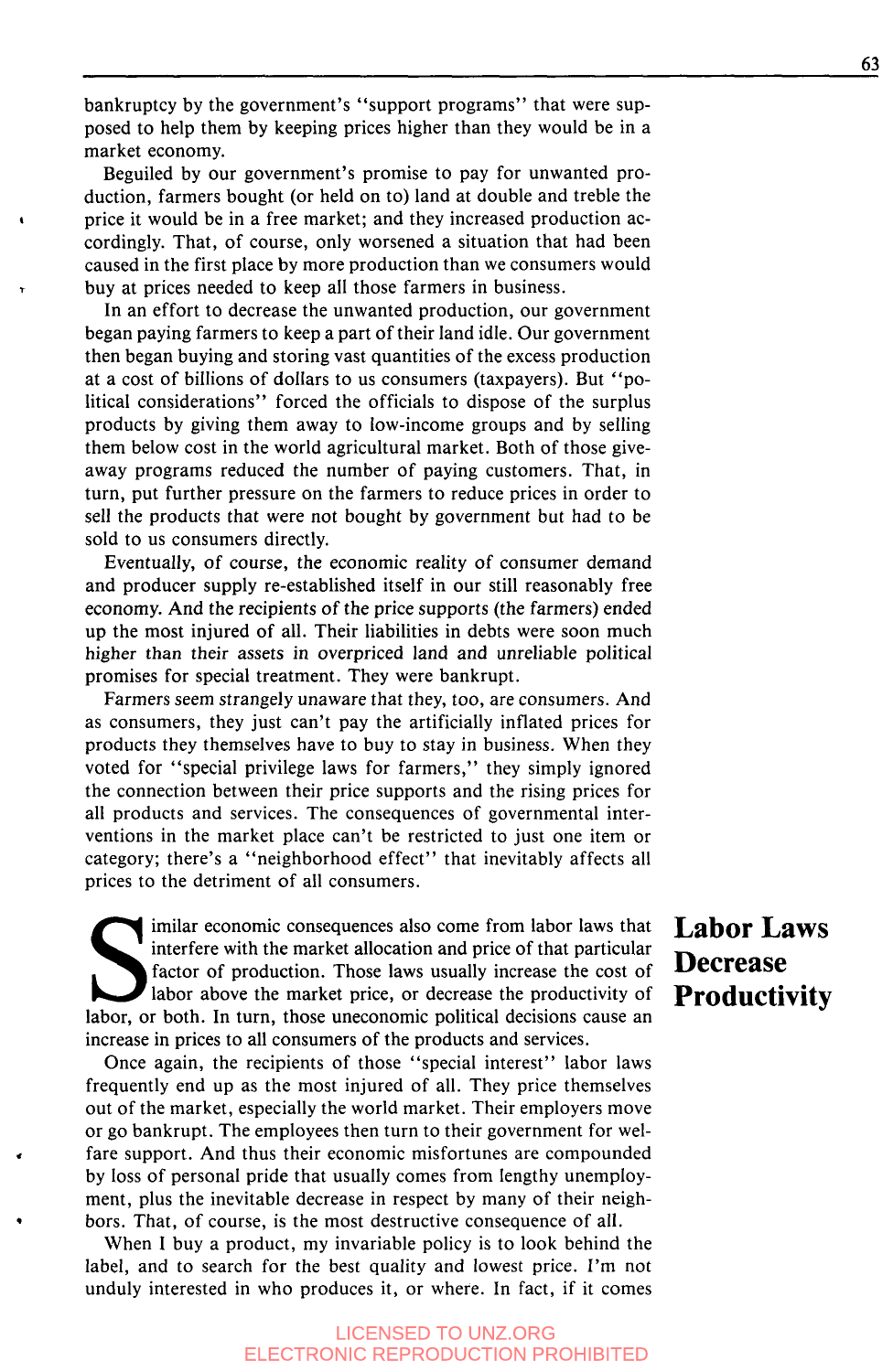**64 THE FREEMAN FEBRUARY 1986** 



**The effect of rent controls, The Bronx. P. KARAS. FPG INTERNATIONAL** 

from abroad at a lower price, I know that products in general are thereby *increased* for us consumers; we get the wanted product, plus the additional products we buy with the "leftover" money.

**As** a third example of the harm done by these governmental interferences in a market economy, consider housing. Rent controls do great injury to us consumers in general but, more likely than not, they are especially damaging to persons who live in the price-controlled apartments.

The first and immediate effect of rent controls on housing is to stop the building of new houses and apartments for rent. That's why there hasn't been a single house or apartment building constructed by private investors at rent-controlled prices in New York City since those laws were imposed "temporarily" in **1942.** The reason is simple: You and I, as reasonably prudent investors, will not voluntarily agree to build products that are obviously price-limited below the market in a situation that's controlled by politicians. Those elected officials are well aware that "more tenants vote than landlords." That fact also explains why those "temporary laws" are likely to remain with us until all the buildings controlled by them finally disappear—either literally or by conversion to more profitable categories.

In an attempt to increase housing in New York, Governor Thomas Dewey sponsored a law in **1954** to permit the owners of *new* apartments to charge market prices. While that did induce new construction apartments contributed greatly to the near-destruction of a once-great city. Here's a personal story to show how it works. of apartments for rent, the continuing rent controls on all pre-war *<sup>0</sup>*

When I first visited New York in **1937,** the first bed I slept in was a sofa in the apartment of a friend living in the South Bronx. That area was a friendly and well-tended neighborhood with thousands of apartments, rented mostly to families with moderate incomes. I visited

#### LICENSED TO UNZ.ORG **ETRONIC REPRODUCTION PROHIBITED**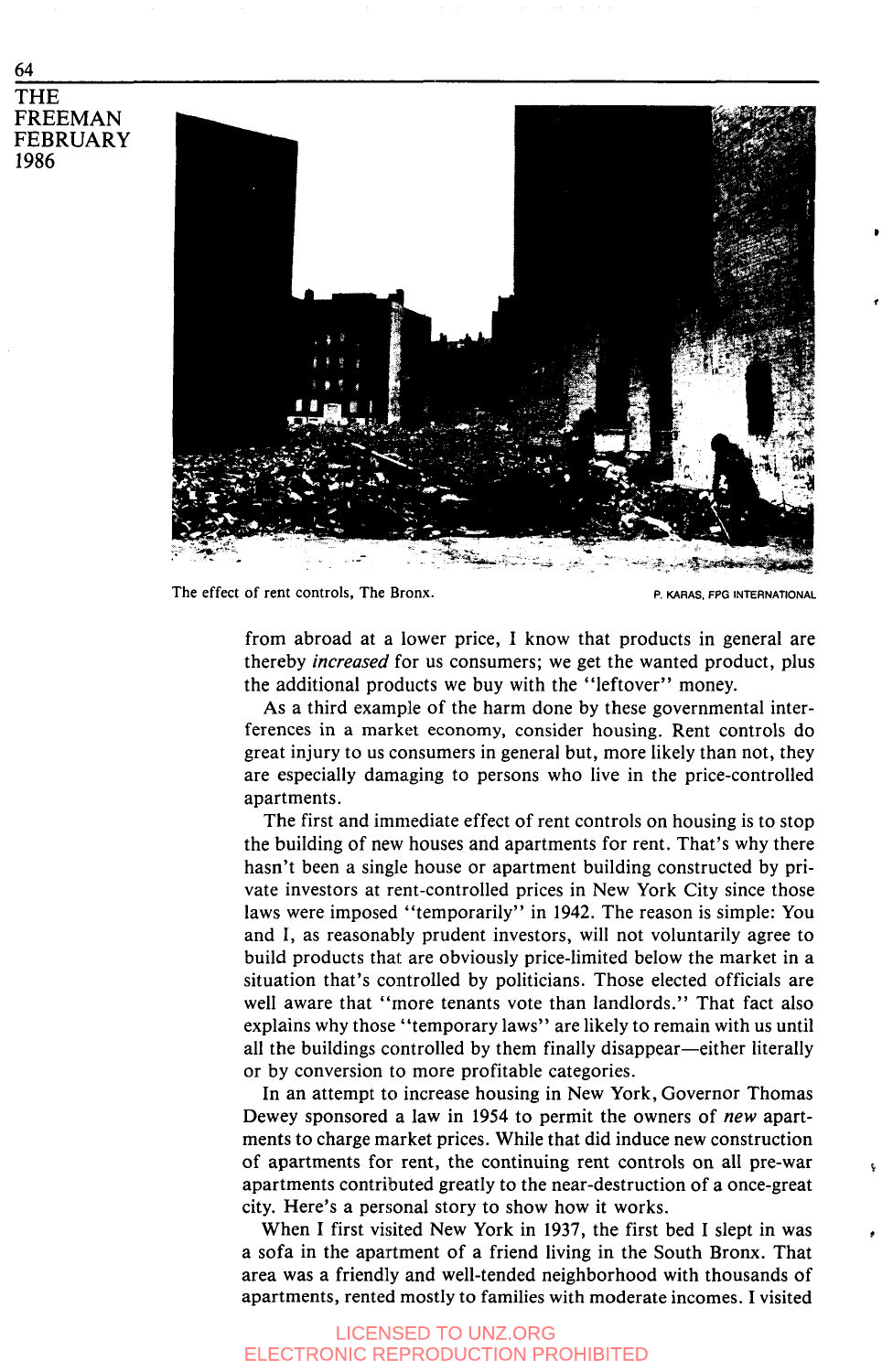there again in **1948,** after six years of rent controls. It was still a desirable neighborhood, but the deteriorating process had begun.

An inevitable companion of rent control is the decay of the buildings. The owners of those buildings act precisely as you and I always act with our own investments. We look for safety and a good return. And just as you and I would have done, the owners of those rentcontrolled properties began to skimp on upkeep and to transfer back into a market economy whatever capital they could recover from gross income.

When that process became obvious, the tenants organized to keep the rents low and legally to compel the owners to paint and repair the buildings and to provide adequate heat during the winter. But turning to the law to force investors to spend their money uneconomically never works. Since you and I don't act that way, why do we expect the owners of rental buildings to act against their own self-interests?

In due course, the more desirable tenants began to move out of those deteriorating rent-controlled buildings in the South Bronx. Their places were increasingly taken by unemployed people existing on government welfare. That development soon induced almost all of the original tenants to move out.

Rent control laws help nobody, perhaps least of all the tenants trapped by them. Even high-income tenants frequently remain in their present locations and thus forgo more desirable jobs because of the higher rents they would have to pay if they accepted the offer of a better job and moved to another city. Anyway, rent-controlled tenants in general are increasingly being dispossessed by the owners who convert their uneconomic rental buildings into cooperatives and condominiums in an effort to get a market return on their investments.

When we turn to government to stop the voluntary exchanging of goods and services that goes on among peaceful persons in a free market economy, the process does injury to all consumers, i.e., everybody, and often literally destroys the people who receive the government's  $h$ elp.  $\Box$ 



## **In Future Issues**

## **March**

- "The Open-Endedness of Knowledge—Its Role in the FEE Formula" by Israel M. Kirzner
- "Productivity vs. Exploitation" by Henry Hazlitt
- "Who Will Control Medical Care?" by Jane M. **Orient**

## **April**

- "Cyclical Unemployment" by Hans Sennholz
- "Disasters Unlimited" by John W. Sommer